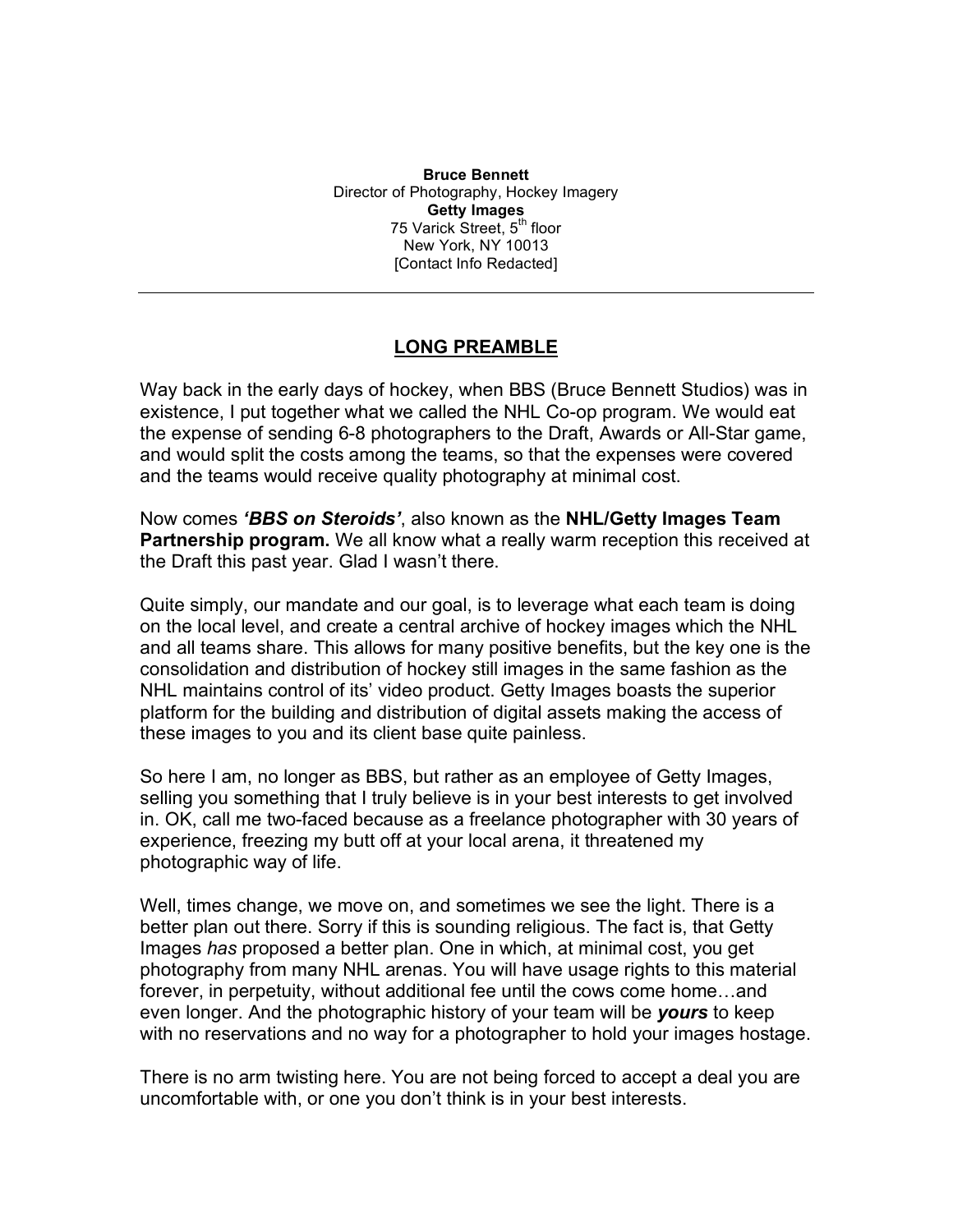I'll probably get fired for telling you this (well, probably not), but one of the employee mandates at Getty Images is 'No Silos'. I look at this expression, and wonder if we could port this to NHL photography, where would we be? All teams share photographic material openly through the ease of the Getty Images web site, look out for each others needs, and work together to build an archive of photographic material that benefits the teams and the league itself. Nahhhhhhhhhh. Can't happen. Maybe it can. Read on.

#### **NHL/GETTY IMAGES TEAM PARTNERSHIP OVERVIEW**

*In Totally Random Order*

- 1. Live game coverage is expected for over 400 games in the first season and more each succeeding year. When the plan is fully implemented, every game will be covered with the live transmission of 8-10 photos on game night, with the remaining images following within a few days after an event. This will provide a broad base of images immediately after games and tons more will follow. This plan benefits the media, your website and the league's website. The more teams that sign on, the more games are covered. Every home game is covered for teams that sign on, so take the NHL/Getty Images Partnership member teams, multiply by a minimum of 41, and throw in games in non-partnership arenas which will be covered on a case-by-case basis. This can save you thousands of dollars a season by not subscribing to AP or Reuters wire service for web images.
- 2. Teams and the NHL are granted rights to use the images **IN PERTETUITY.** You can no longer be held up by a team photographer who controls the rights to images of your club. Even if Getty Images goes poof/belly-up/bites the dust, whatever, in the future, or no longer has a league or individual team deal with your club, these photos are yours to use **FOREVER**. That's a long time. By the way, if you are having an issue of losing historic images because of a bad previous deal, contact me. Maybe I can offer some guidance.
- 3. Photos of all domestic NHL events are included at no additional fee. These include All-Star, Awards and Draft (not Olympics). This alone could save you \$500-\$1000 a season.
- 4. Clubs have editorial use of Getty Images wholly owned images on Gettyimages.com, as well as anything produced from this point forward, for use in all team editorial and promotional vehicles.
- 5. Many clubs have those mom-and-pop weeklies which you may want to comp photos to from time to time. Just let us know, and we'll provide the images as a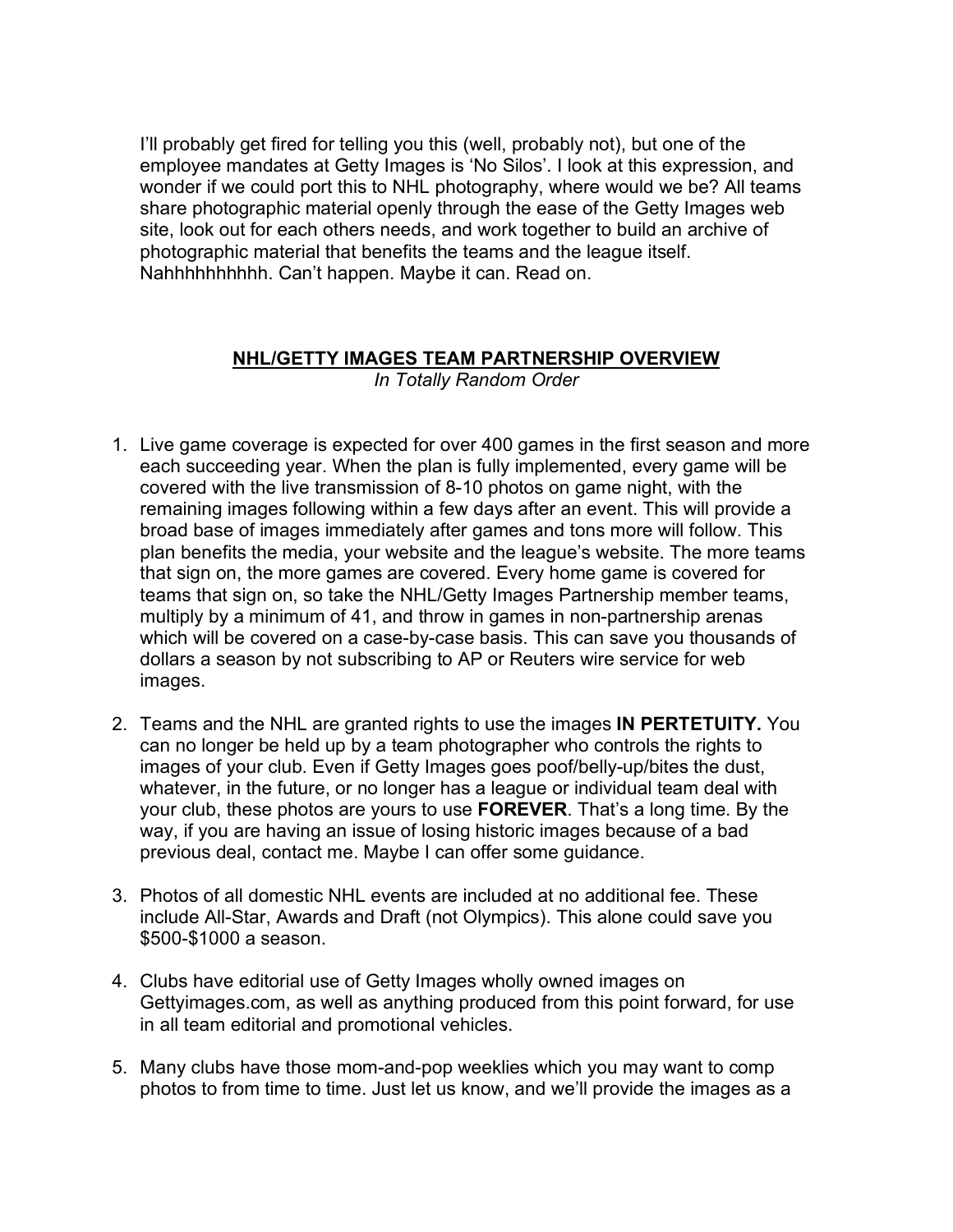courtesy.

- 6. Your team's corporate sponsors have the use of any images your photographer produces (assuming you wish to give them use.) Otherwise Getty Images will handle the sale of the image and offer a discounted rate to your local corporate sponsor.
- 7. Images can be delivered on a CD within a few days after a game. We do prefer to edit through a photographers shoot, and eliminate unusable photos as well as rotate images for your ease of you're your CD should just contain highly usable images. However, you can receive what you want from the photographer as soon as you need it. Just let your photographer know what is needed.
- 8. We will staff your home games with our highly qualified professional photographer….or yours. This is for all home games, exhibition, regular season and playoffs. We will work with you to get the best possible action photographer, and if you prefer one individual with whom you already have a relationship, we will evaluate their work and hopefully continue that relationship. Maintaining quality from arena to arena will help all teams, since you will have access to all material shot in all arenas.
- 9. Major press conferences (such as new coach, new arena, new GM, new owners) are covered at no additional fee.
- 10.Your team shot is included.
- 11.The training camp head shot session is included. (As in the past, when you deliver these images via FTP to the NHL (and bill them) you will receive \$500 back from the league) Getty Images is not involved in the league fee, so if this changes, don't blame us.
- 12.As players are acquired during the season, Getty Images will shoot the standard headshot in your team uniform, as well stylized studio portraits (don't worry, it will be brief), so that Getty Images, as well as your team, will have feature photography for promotion and program use.
- 13.When requested by the team, Getty Images will post images from PR events on their site at www.gettyimages.com in a section called **The Publicity Channel**. The access to photos in this area is free. You would simply send out your PR release, and include a link to the high-resolution photos, which can be downloaded and used free-of-charge. Maximize your PR events.
- 14.You have full access to images shot in all arenas. That means that if a player or your team sets a record on the road, and Getty Images covers it, those images are yours to use…forever! If you are looking for variety, you will have home and away photos, third uniforms and many varied views and angles to choose from.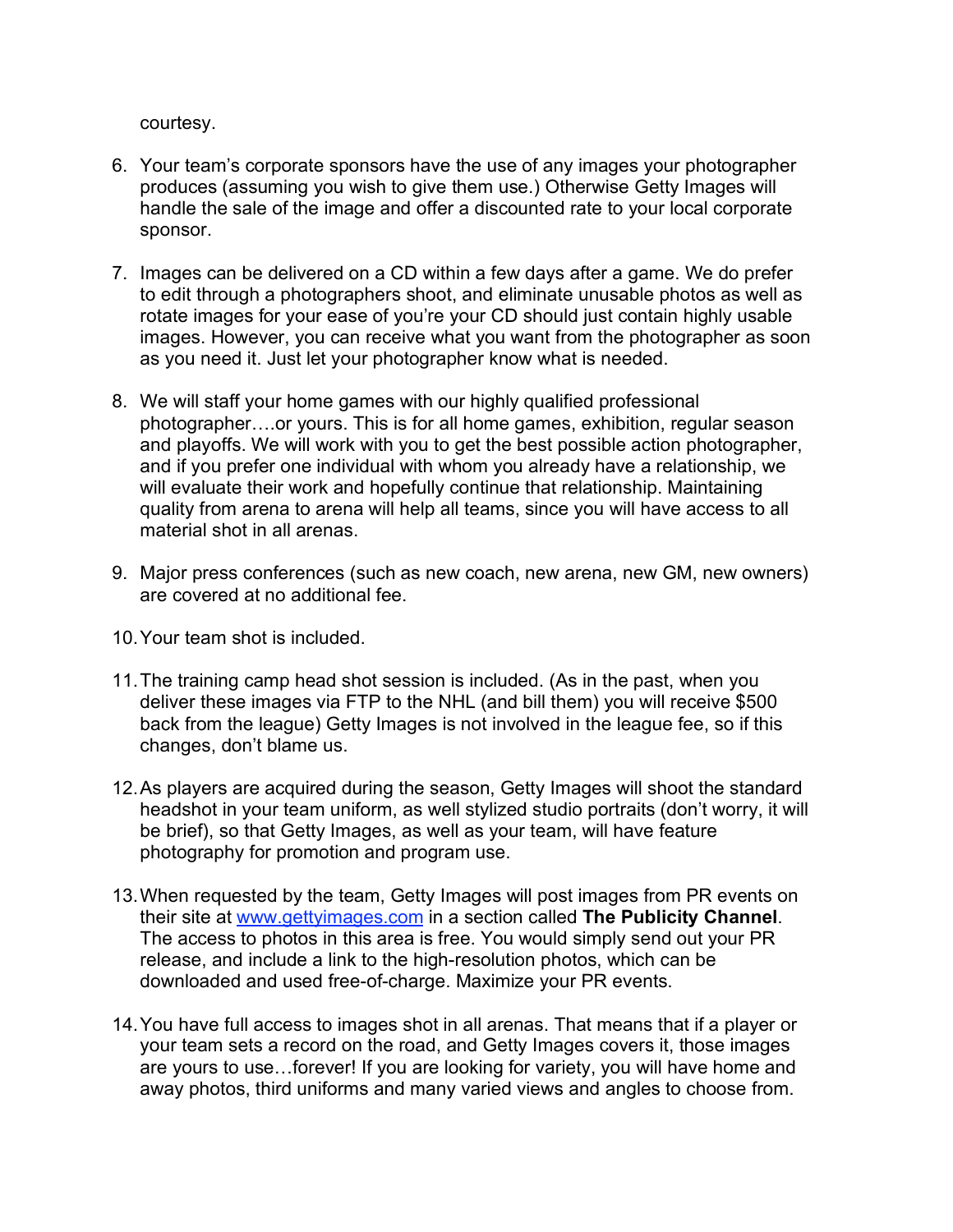15.Access to assistance from Getty Images professionals in Digital Asset Management. This is what we do, and it's what we do *best*. The Getty Images website will manage the images for you. We can also provide solutions for you to manage these images for your teams needs or across an entire organization including multiple teams and arenas. We will help in planning and implementing the workflow to maintain and access digital photography. It's great to have 20,000 images a season…but if you can't find them when you need them, it doesn't matter how many you have. As well, we will provide assistance and guidance towards the safekeeping of analog (slide, print, and negative materials in your possession) for long-term security of your historic images.

#### **WHAT IS NOT INCLUDED**

*There are no hidden agendas here. This proposal is as straightforward as we could make it. To this end, here are some other things clubs should think about BEFORE you agree to this deal.*

- 1. Public relations events are not included unless they are major events. You have the option of hiring your team photographer or anyone else to cover hospital visits, check presentations etc.
- 2. One of the basic tenets of this deal is that the photographer we assign…or your team photographer raises the bar in covering the game. Our photographer will work with you to help supply whatever you need. We want to be your source for every photo need on game night and away from the rink as well. If there is a plethora of game night wacky photo shoots, we do suggest that an additional photographer be assigned by the club to handle these shoots. With many clubs, many of these events can be handled by 'the web guy' on your staff. Cost of this will undoubtedly vary from market to market. In this way, the action photographer can concentrate on coverage of the game, changing batteries and digital cards in remotes, moving positions between periods, fixing errant strobes, and similar activities. Usually our team photographers have assistants who can handle these needs, or we can suggest or provide names of shooters who can handle this type of activity.
- 3. Getty Images does not offer print services from images. At least, that's not our core business. We can recommend pro photo labs in your area or refer you to labs which can make prints as needed. As well, we're pretty sure your team photographer can handle or broker your needs, as most have contact with local printing facilities. In this day of digital photography, this usually means simply emailing images to photo labs.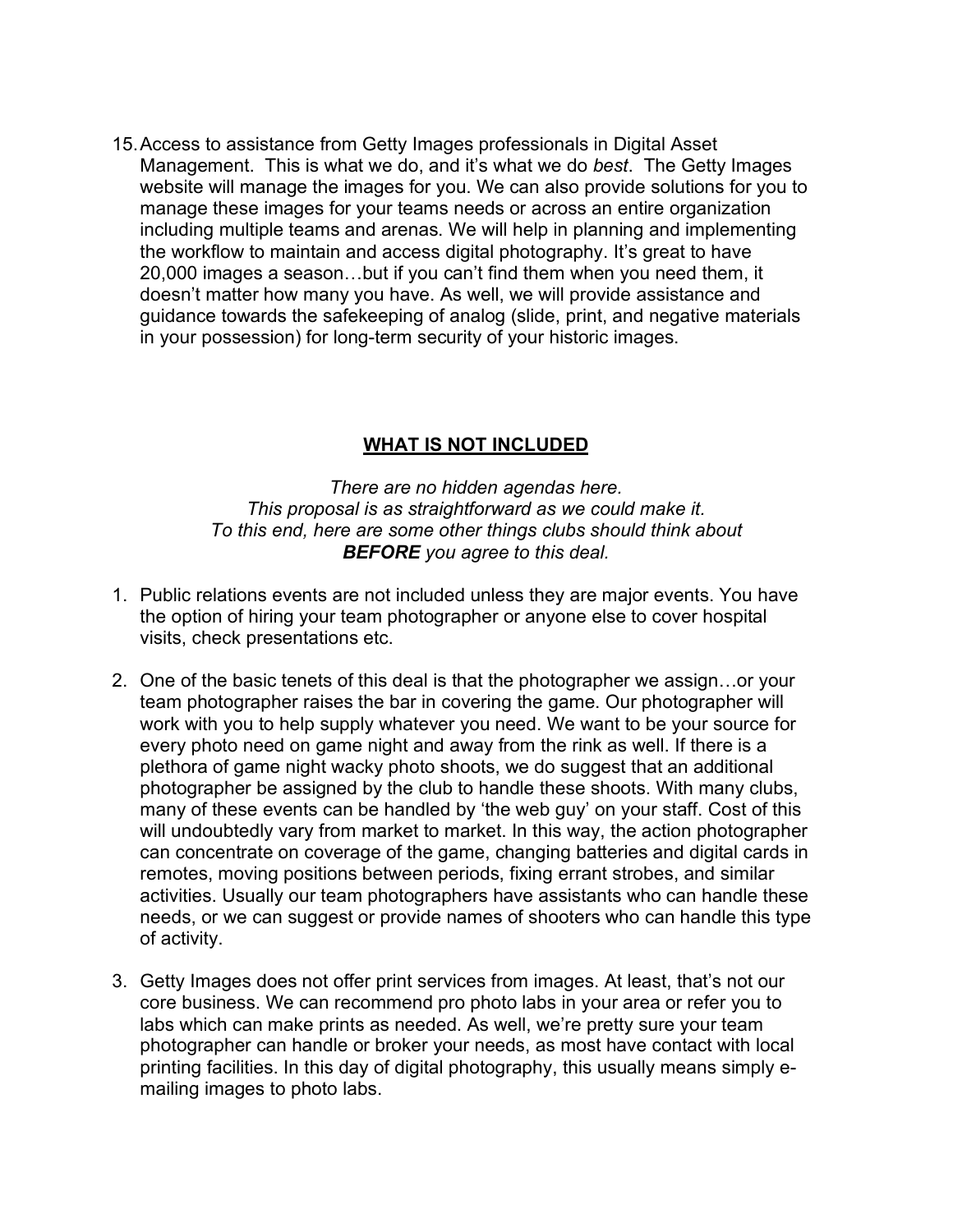4. No editorial control of images. Sorry, it can't happen. Getty Images photographers shoot alongside other wire services, newspaper and magazine photographers, and must maintain a level footing to compete. This is the same arrangement that Getty Images has with the NBA, MLB and NFL. Our editorial integrity must be insured as we compete with all media outlets that cover games.

# **WHAT WE NEED FROM YOU**

- 1. **Feedback**. Feedback on this plan, feedback on the working relationship with the photographer. Feedback on the images that are available to you on GettyImages.com. Feedback on turnaround time, quality from building to building. But, more importantly, feedback on *what you really need*!!! I know from my own experience working for four NHL teams, that every team's needs are different. Let us help you.
- 2. You cannot convey photographic rights to your team photographer. They will not have ownership rights to the photography they shoot. Once they sign on with Getty Images, they relinquish rights to sell editorially or commercially. In return for signing those rights over, they will be paid a fair industry standard day rate. In the past, many photographers (although I can't think of any offhand) charged their team's lower rates for access and strobes, and made their money elsewhere. These avenues of income will most likely be limited in the future, so your photographer will be looking at increasing your rates to survive. Getty Images would pay all fair rates for their labor.
- 3. Team photographer (or team employee) transmits 8-10 images on game night. So, we are requesting a high speed Internet connection to allow the photographer to get back to the action immediately so nothing is missed. In some venues, and with some games, we may staff with a digital assistant to assist in transmitting images.
- 4. Union-free, fee-free strobe usage. Want high-quality. We need strobes. In some buildings we have them, and some we don't. So this will be handled on an arenaby-arena basis as the policies and ownership varies.
- 5. Oh, I almost forgot. \$15,000 USD. We'll bill you after the All-Star break. Or tell us if you have something else in mind. Whatever. Big bills, or small bills. You pay us, and *we* pay the photographer.
- 6. If we're missing some images you desire, or can't find them on the site, just call or e-mail. Tell us your needs and if we don't have them in the bag, we'll shoot the scenes you or your marketing people need.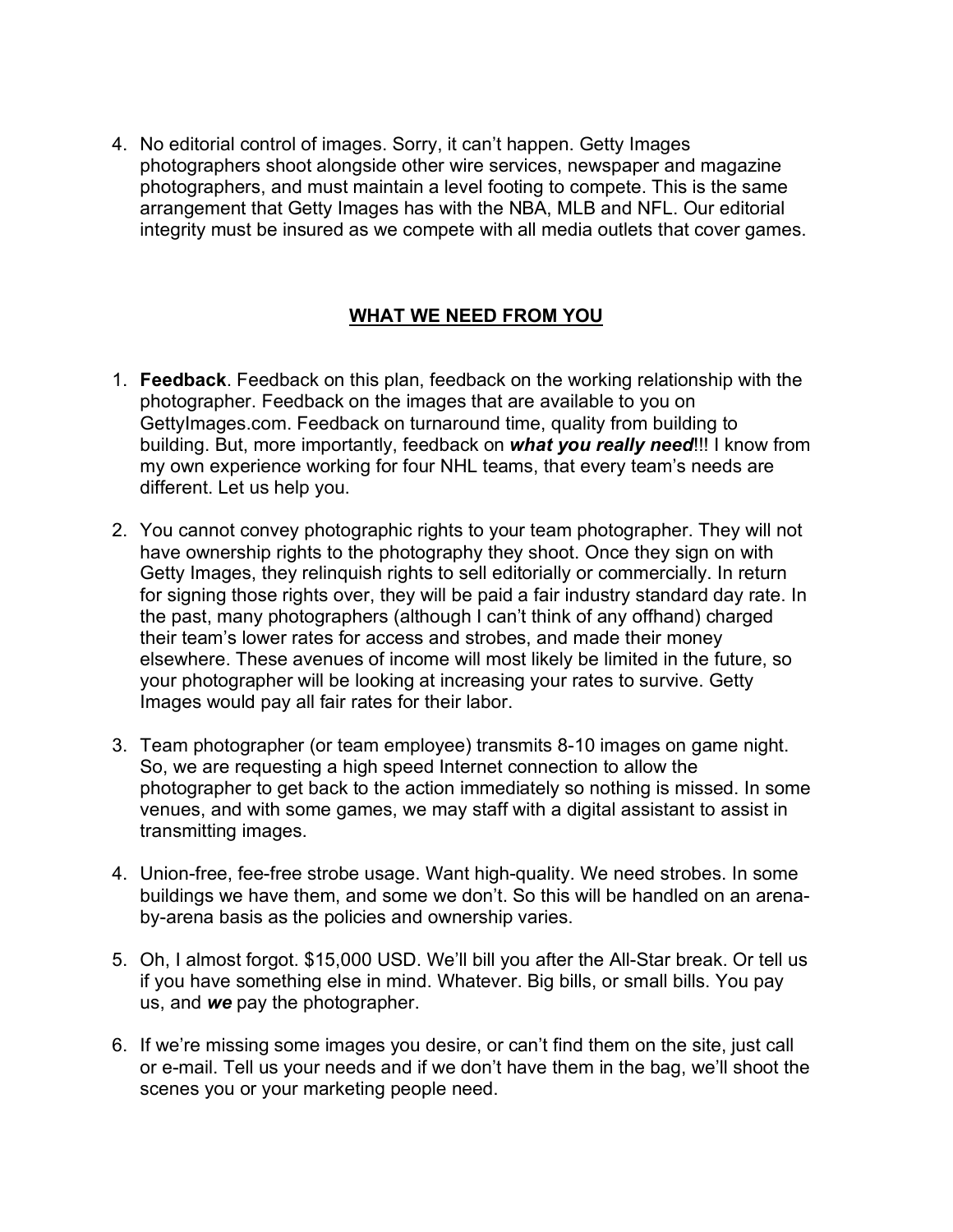# **IN ADDITION (THE LAST PITCH)**

One PR director asked the entirely fair question 'Who does *MY* team photographer work for. Is he looking out for my best interests and covering my needs.' That team photographer is responsible for covering every scrap of hockey that takes place in the building. That's a tall order.

And although it is difficult to put it this in percentage form, I do have a B.S. in accounting from C.W. post College. Let's say that your team photographer concentrates on your team 85% of the time. The other time he is shooting more of a news style image that is marketable editorially and commercially (although these would probably be good for you too) and features more of the visiting team. All the team photographers follow the same Twenty-nine teams multiplied by 15% = 435%. Our plan gives you over 400% more imagery than you are getting now. Math trickery. I think not.

Call each other. You PR types have been known to stick together. Call me. I'm an approachable guy. Really. Tell me what you really need, and what your concerns are. Let's play 'Let's Make a Deal'. I firmly believe that this will be a great deal for every club regardless of what you are paying now. In reality, \$15,000 is a very small price to pay in the scheme of things when you are talking about insuring the long term photographic history of your club and looking at the value of what you receive. We have estimated the real photographic value of this deal is over \$75,000 when taking into consideration today's photographers' fees and photo usage rates.

Upon completion, this will undoubtedly bring long term benefits to the NHL and its' clubs. We'll bring the value of the distribution, the digital asset management, and the superior shooting skills of Getty Images photographers to the table.

Let's help bring the whole NHL Photo thing out of the dark ages. Now, more than ever, is the best time to work together, and unite every party towards the completion of this project which has floundered in its' many incarnations over the past 12 years. All we need is the go ahead to do what we do best. Give this a chance, and together we can build this program so all can benefit.

Call me at my office [phone numbers redacted], or just drop me a line at redacted

### **WHERE & HOW FAST CAN I SIGN**

I do feel that we should have contracts signed, and all details in place so that